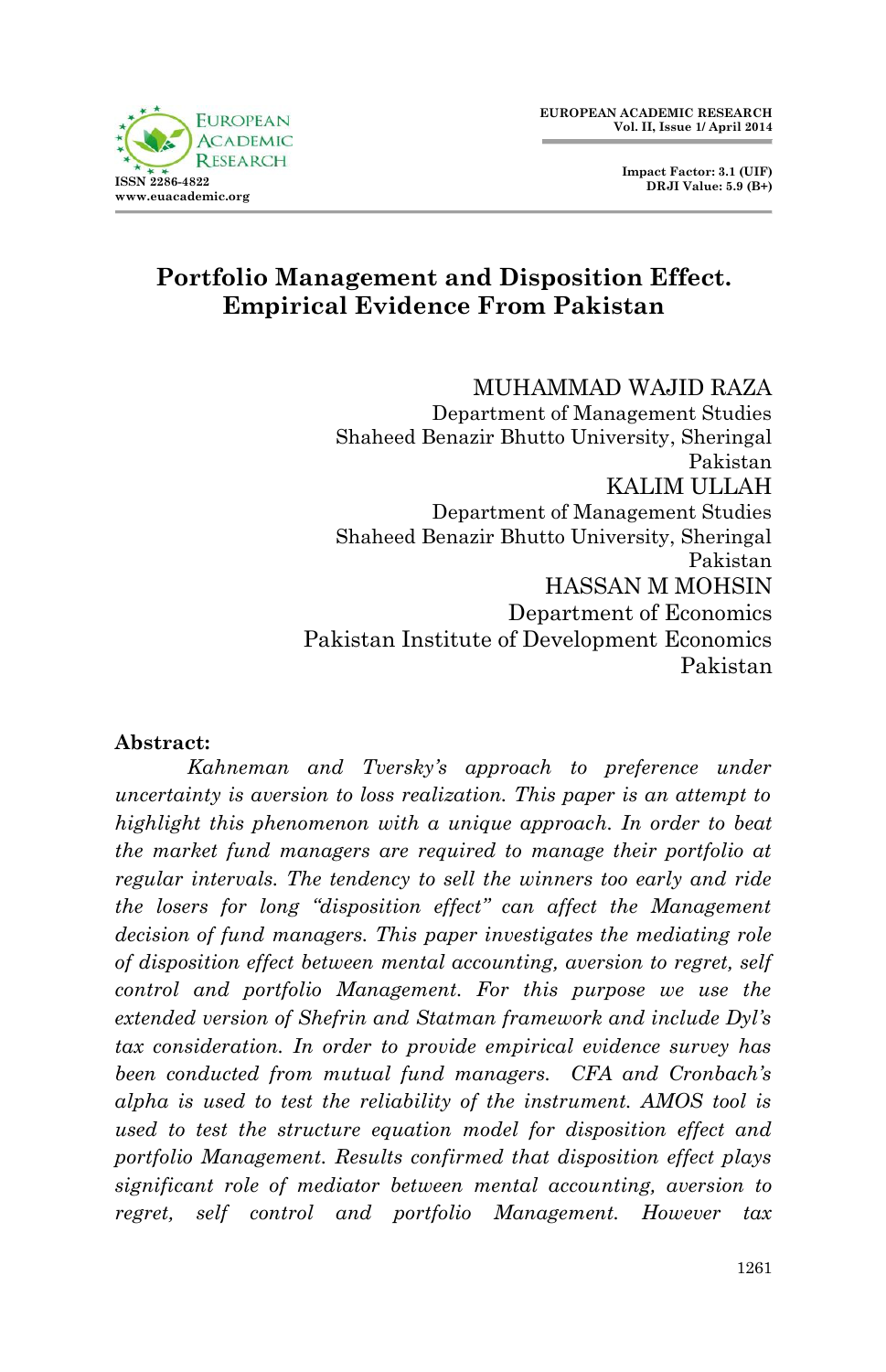*consideration has direct loading on forward Management. It means that disposition effect plays significant role in decisions of fund managers; however investors are aware of tax consideration.*

**Key words**: Disposition effect, Portfolio Management, Mental accounting, Aversion to regret, Self control.

## **1. Introduction**

It has been well known truth now that market is not mean variance efficient, individual decision makers do not behave in line with the maxim of expected utility theory. In certain situations rational decision making is not a tough call. Problem in decision making arises in uncertain situations. Research work by Kahneman & Tversky (1979), Machine and many other scholars have tried to develop a theory which describes the behavior of individual investors when they are confronted with multiple choice of uncertainty. Work of Kahneman & Tversky (1979) was focused on gamblers, specifically those who incurred losses in their recent history. Their study was performed in more controlled environment, somewhat experimental in nature. Economist and financial analyst are more reluctant to adopt theories that are based on controlled environment, the stochastic nature of market makes economist reluctant to base their decisions on theories that are developed in controlled environment. That is why, it is important to look at actual market behavior in order to discover whether, same behavior pertain in market settings or not. This paper is an attempt to shed light on behavior of fund manager in market settings rather than laboratory settings. More specifically, focus is given to primary data so that it can be determined that whether, fund managers tilt their portfolio toward short term winners and are reluctant to realize losses. This phenomenon can be defined as, disposition to "ride losers for long period of time". In this regard, this study is based on study of (Constantinides 1983,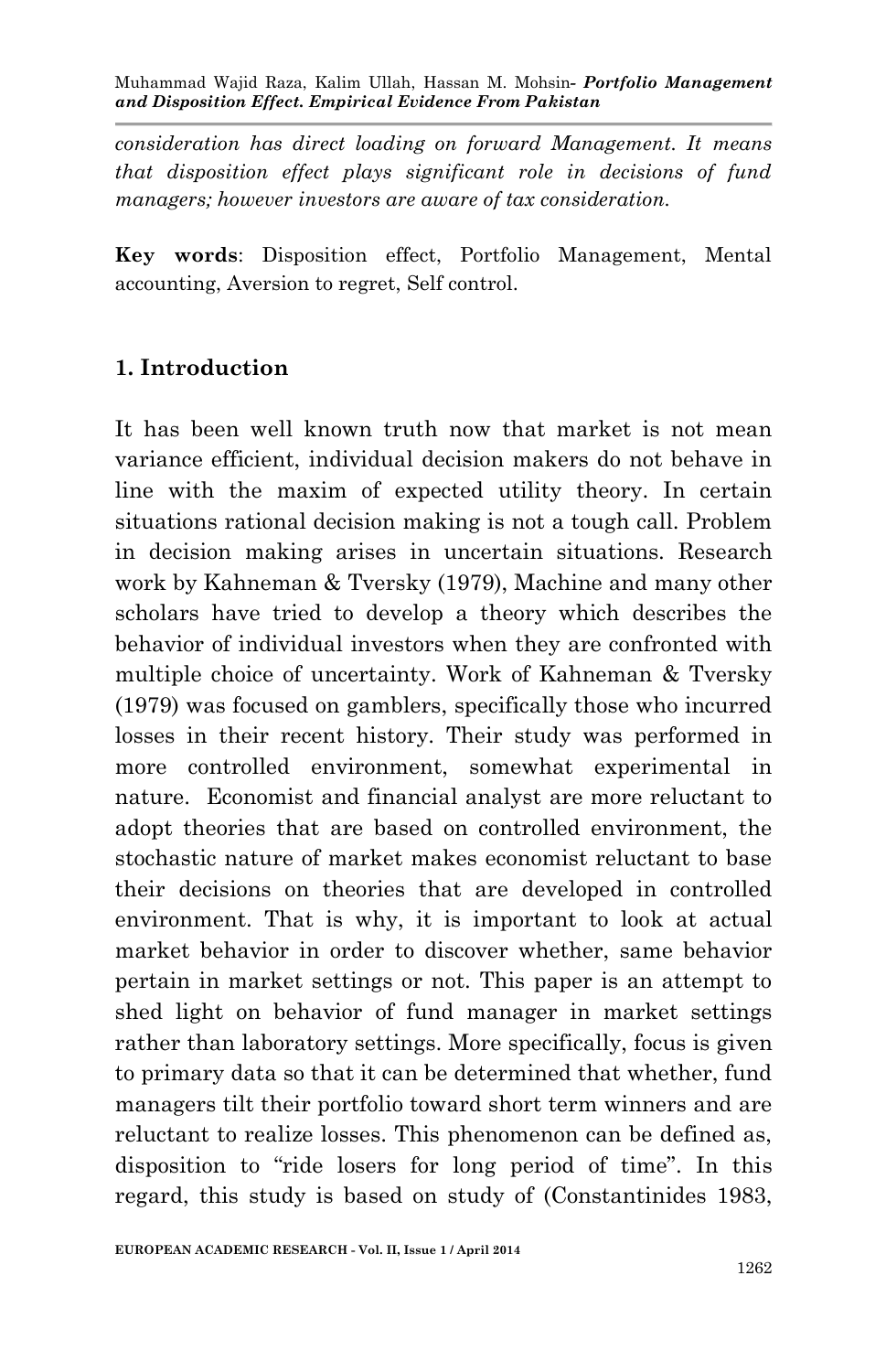Shefrin and Statman 1985). Both studies focused character of individual investors in respect of realizing gains or losses.

This study is different from that of Constantinides, he focus on immediate realization of losses; moreover, he focused on trade where transaction cost is absent while this study focuses on portfolio managers decisions in presence of transaction cost and capital gain tax. This study differentiates itself from Shefrin and Statman (1985), he focused on secondary data while this study generates primary data from fund managers through questionnaire based survey. Following the work of Shefrin and Statman on disposition effect, this study adopted the positive theory of capital gain and loss realization by individual investors. However the model is not taken for granted. Tax consideration has been added to their model. It has been investigated that why fund managers tilt their portfolio "sell winners too early and ride losers too long", relative to the concept of normative theory presented by Constantinides. This study differentiates itself from tax based studies on disposition effect like that of Dyl (1977), Odean (1998) by including three more factors in addition to tax consideration in its framework.

In order to highlight the disposition effect of individual investors this study employed adapted version of theoretical framework of (Shefrin and Statman 1985), which is based on their work on dividends in previous year. Their model was based on four elements: mental accounting; self control; prospect theory; and regret aversion. All these four elements contribute a unique aspect to this study. Prospect theory is playing role of forecaster, it predicts a disposition to sell winners early and ride losers for long. At the same time investors are preparing an account in their mind, this account is created on the assumption that if, disposition effect holds, he will invest the proceedings in alternative less risky option "Swap". Account creation for different assumption is carried out by mental accounting. Answer to the question that why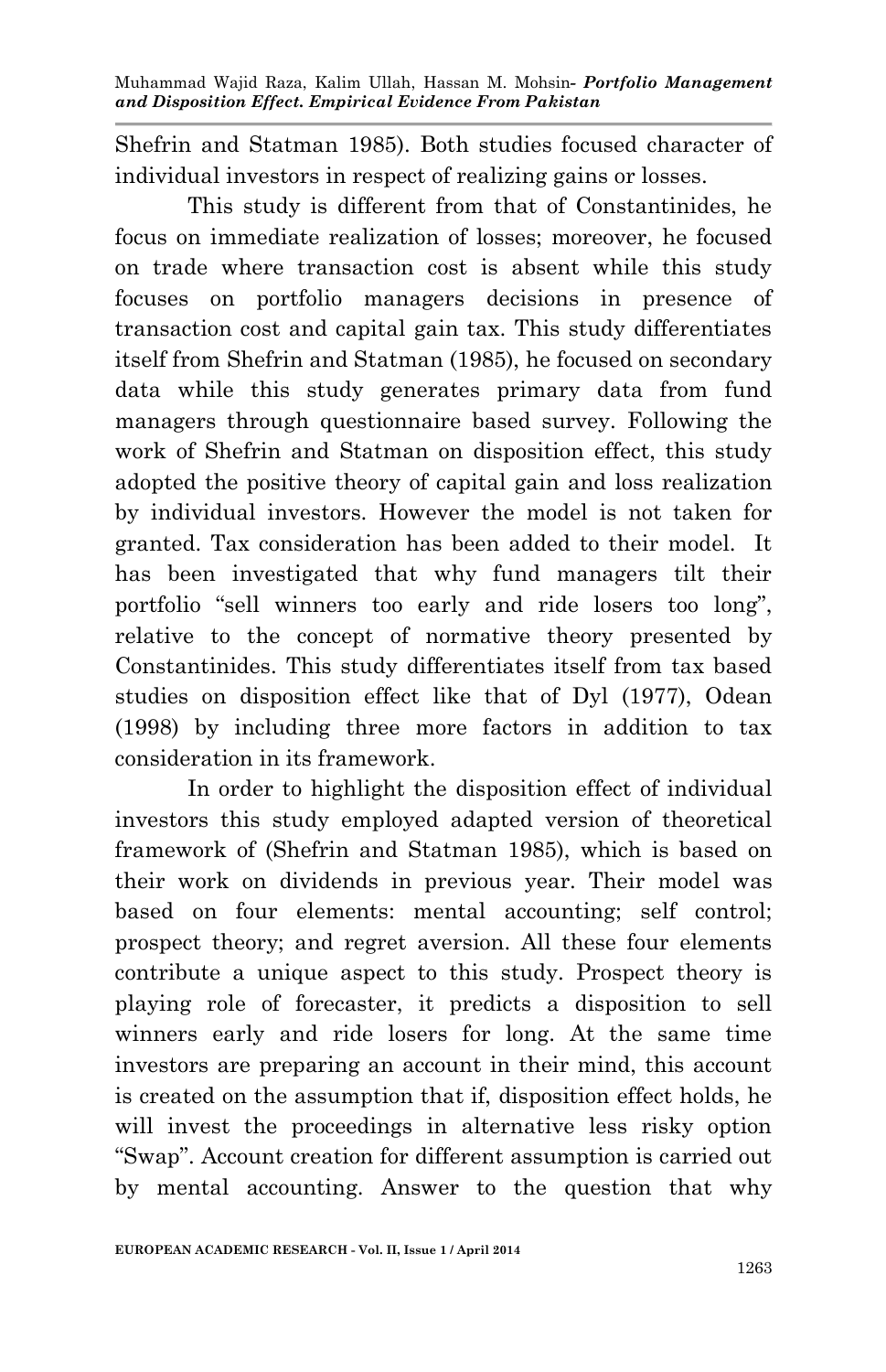investors sell winners early and ride losers long is provided by regret aversion. Finally, self control is used by investors to provide rational for the assumed account in their mind. In order to make the theory more descriptive rather than normative a fifth element is added, tax consideration. In order to control the rationale behind tilting this study controls the effect of style tilts of Fama and French.

Section II presents main elements of disposition effect, section III discuss tilting decision of fund managers section IV provides empirical evidence from the market, section V presents concluding remarks.

## **2. Presenting four elements in shape of theory**

#### **a. Prospect theory**

Prospect theory acts as descriptive theory of choice under uncertainty (Kahneman & Tversky 1979). Prospect theory appose traditional concept of riding losers for long. According to prospect theory, the disposition effect arises because of number of factors. It passes through many stages, it the first stage, individual form a frame of choice in front of them called the "editing stage." In editing stage, investors frame all future aspects of their transaction as potential gains or losses. Investors use a reference point to compare their choice. This reference point is simultaneously linked with the account created by the individual through mental accounting. The reference point is then evaluated through S shaped utility function in "evaluation stage" (Shefrin and Statman 1984). The concave side of utility function represents potential gains and losses are represented by the convex side. Suppose, fund managers original position's worth at time (t) is (x). After some time say (t+1) his position may change his worth. It can fall to  $(X-Y)$  or it can increase to  $(X+Y)$ , where Y is change in value of securities due to noise or any stochastic change. In case value fall to (X-Y), fund manager will not liquidate his position and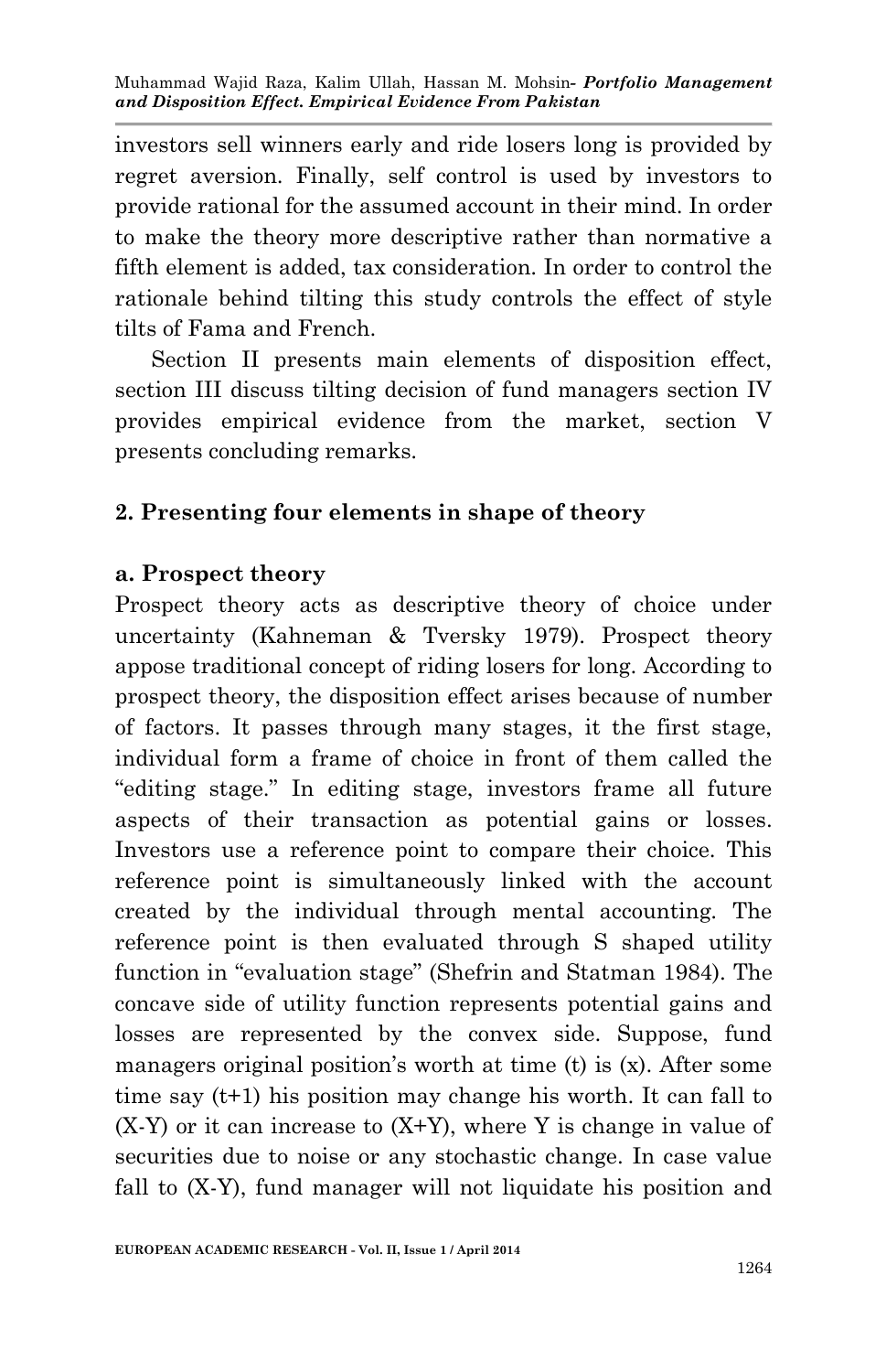will wait for time  $(t+2)$  hoping that securities will revert their worth to X. Since, the choice is associated with the convex side of S-shaped utility function, thus, it leads managers to disposition effect. They will still wait for (t+2), hoping that, the security will revert its value at least to near x.

## **b. Mental Accounting**

Prospect theory emphasis on why investors are reluctant to realize loss, it fails to grasp the aspect of tax swaps. If the investor assumes market to be efficient with no transaction cost and does not vary his portfolio. With the above assumption in mind he will only sell a stock to gain benefits from tax differences. Tax difference arises because of downward moment in a stock in preceding period. Moreover, the swap is possible if almost near alternatives are available for the stock that experienced loss. But, in reality market imperfection and stock repurchase regulations make it difficult for managers to engage themselves in the swap. Thus, they will continue with the stock that has experienced loss. His decision to move with the stock is not knowingly taken; rather he has been guided by a mental account. Reference point plays in important role in framing the riding decision. This phase of decision making is known as editing stage. Keeping in mind the importance of editing stage and reference point (Thaler 1984) constructed a framework known as mental accounting. Basic idea behind mental accounting is the creation of different mental accounts that are not mutually exclusive in nature. Creation of these mental accounts itself creates hindrance in reducing disposition effect, rather they increase the tendency to ride losers for long. Recall the swap example and tax consideration. Fund managers will be reluctant to liquidate the stock with value X-Y and use the proceedings to purchase a similar stock. This process involves dealing with two mental accounts. Fund manager has to close mental account for stock X with loss, and create another mental account for possible swap in shape of stock Z. Fund manager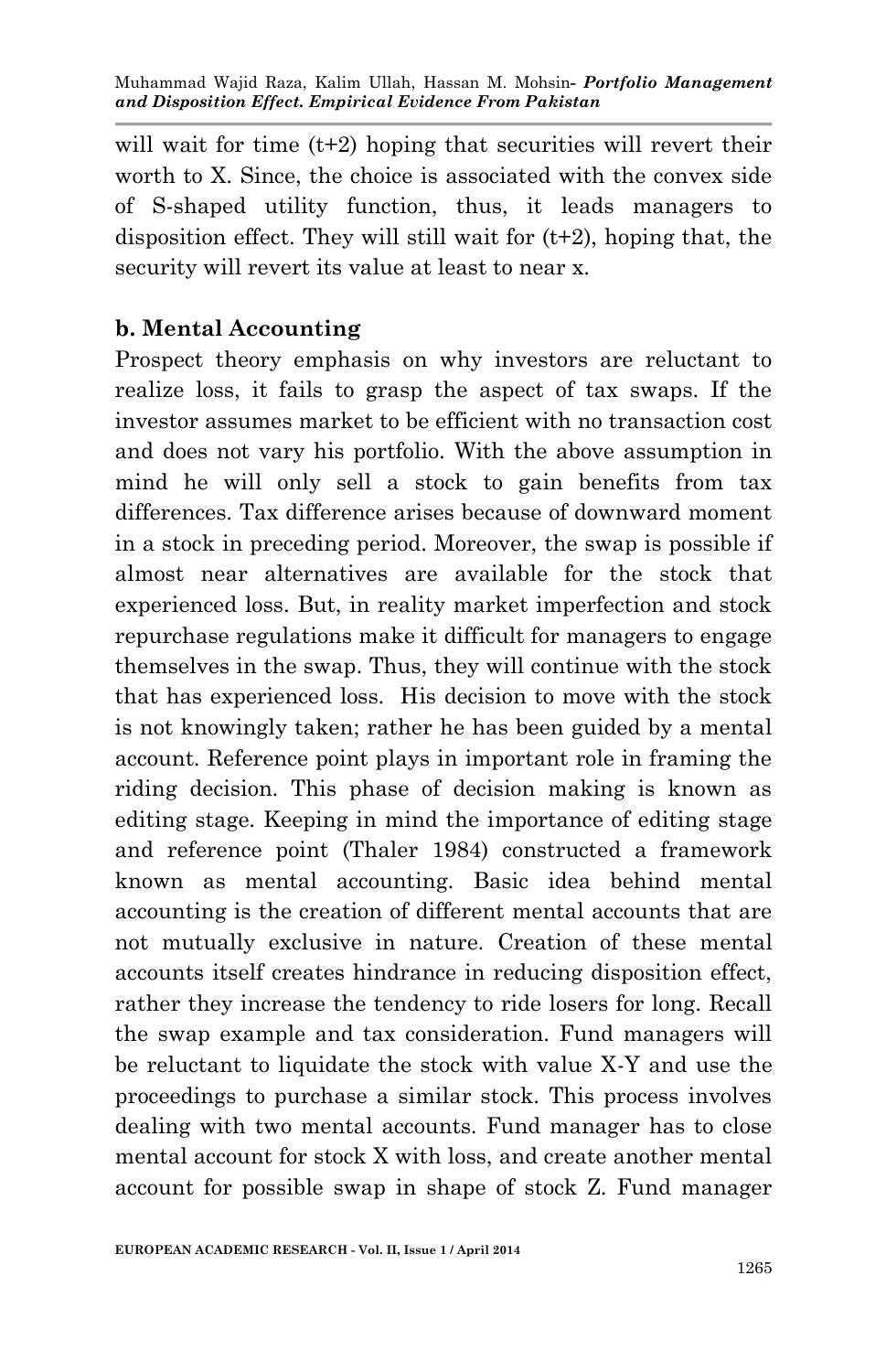will not close the account with loss in mind. Thus, the regret in mind compels them to ride losers for long period. They do so because they didn't want to prove their first judgment wrong.

#### **c. Regret Aversion**

Thaler (1980), Kahneman & Tversky (1979) discussed the regret associated with a decision that encounters loss. Closing a mental account with loss in mind is difficult because of the regret that he will have in front of his friends or other companions. Similarly, positive counterpart of this theory is pride. The pursuit for pride also directs the investor to disposition effect. Different studies argue in favor of both regret and pride, but in practice regret is stronger tendency as compare to pride as discussed by Thaler (1980), Kahneman & Tversky 1979). Pride is relatively less important because with the passage of time pride can change in to regret. Suppose a stock initially performs well and the owner sells it. He will continue to monitor its performance. If the stock further increases its alpha the pride of investor will change into regret.

## **d. Self Control**

Most of the traders are prone to liquidate their stocks with losses. At the same time if investors came to know about a stock that can immediately earn some return, investors will quit the market with positive returns in hand and pride in mind (Glick, 1957). It is control of mind which constitutes the basic problem. Question arises to what extent self control enhances disposition effect? Thaler & Shifren (1985) address this issue in very interesting way. They called self control as an interpersonal agent between a rational player called principal and an irrational player the doer. The principal player acts as planner. It keeps in mind the future outcomes and overall objective of decision making. While, the agent (doer) is guided by emotions. As soon as the investor sees profit both the players create mental accounts. But the agent (doer) is more powerful, thus it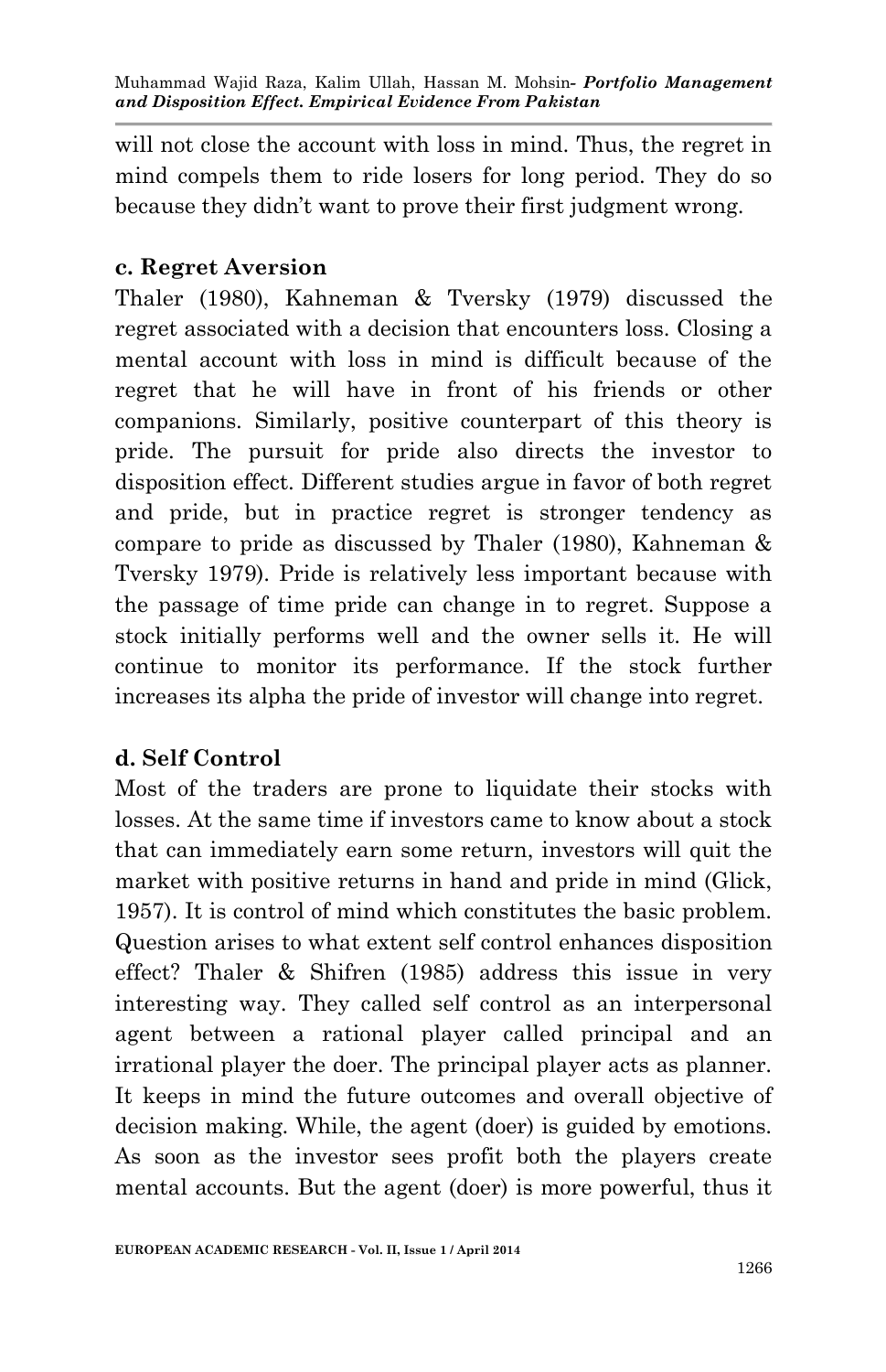defeats the planner and investors liquidate the position so that he may be able to enjoy the pride. Reasons for weakness of principal (planner) are discussed by Thaler & Shefrin (1985).

Family problems, domestic problems and tax motivated transactions are key factor which contribute to the strength of doer (the irrational player). Studies by Branch (1977), Keim (1983), Givoly & Ovadia (1983) have contributed much to conclude that tax loss in yearend plays key role in the strength of doer. Here at this point I can postulate that fund managers are more likely to possess the problem of self control. If the fund is not performing well for significant period of time fund managers can face pressure from investors. This pressure can compel the manager to tilt his portfolio despite the fact that tilting at that particular period of time may not be rational. Tilting decision is discussed in section below

#### **3. Tilting a portfolio**

Fund managers are acting as arbitragers. Their main objective is to construct a portfolio in the best interest of investors. In order to beat the market they are supposed to tilt their portfolio at regular intervals. In the mean variance efficient market managers tilt their portfolios to stocks with high return less risk profile. Numerous evidences of market inefficiency suggest that fund managers must add style tilts to their portfolios. Style tilts add unique risk to the portfolio, but it the same time it increase the probability of fund managers to beat the market. Style tilts has the ability to generate higher returns (Fama & French, 1992; 2010; 2012). Adding style tilt is based on rational part of Thaler & Shefrin, (1981) framework "Principal (Planner)". Question arises where the irrational part "doer (Agent)" of this framework initiates the manager to tilt his portfolio. This issue is discussed by Shefrin & Statman, (1985) in his positive theory of disposition effect.

Suppose a fund is not performing well. Its manager will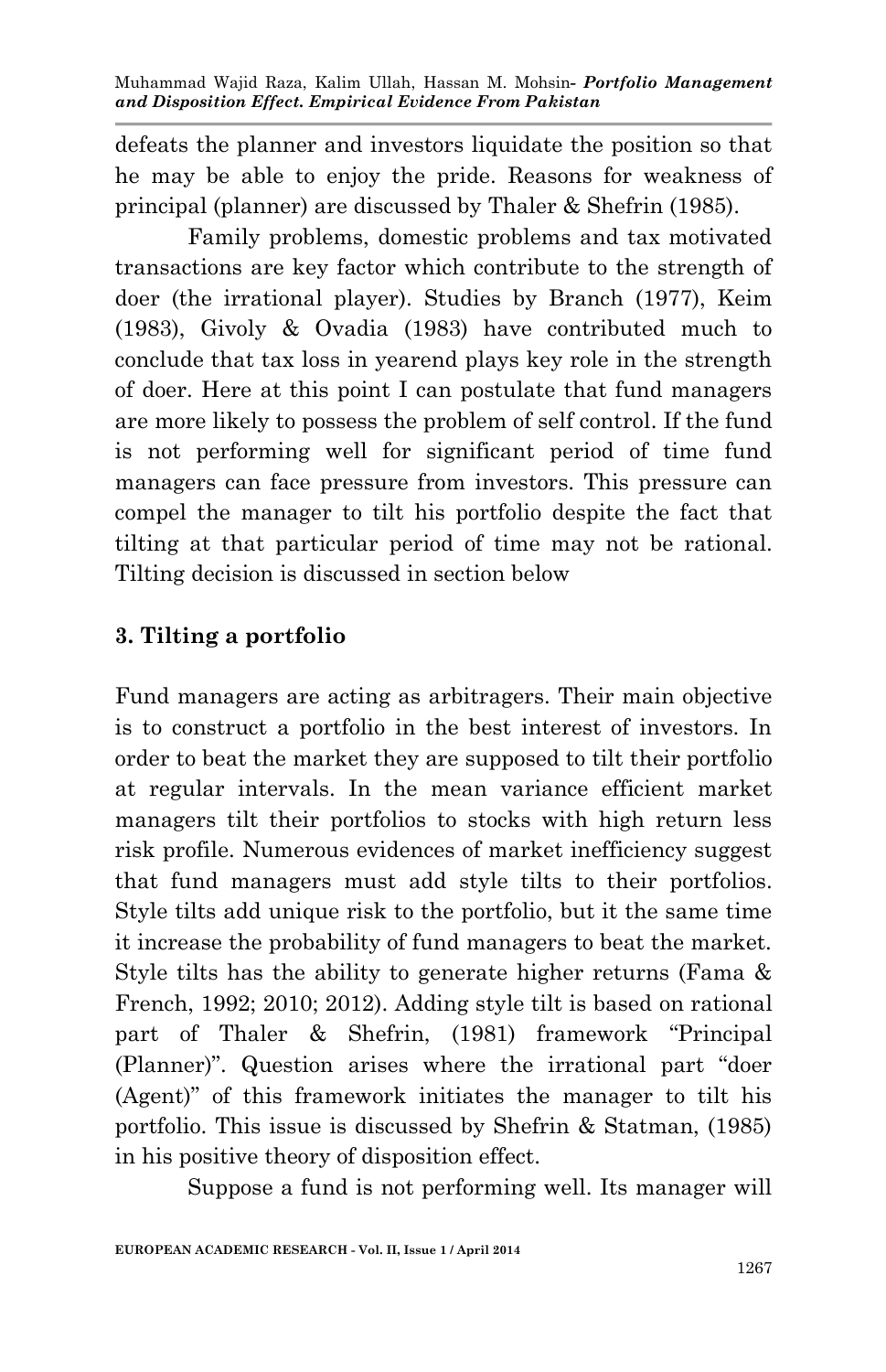be pressurized by fund unit holders. In such case fund managers are asked to provide higher returns. Fund managers have to tilt their portfolio to generate extra returns. Tilting may involve inclusion of new securities or it may be to liquidate one more of current assets and replace them with some other alternatives. Disposition to sell winners and ride loser at this situation is more likely to happen. Prospect theory predicts the tendency of the manager that he will liquidate the security and will held the proceeding he realized, rather to invest it in some other assets. It makes sense because fund manager need some cash to pay dividend to unit holders. Another reason for selling winner is mental accounting. Suppose, manager decides to tilt his portfolio by excluding some assets that are not performing well, for this purpose he has to close the account for losers. It is quite difficult to close an account with losses in mind. Reason for this difficulty is another behavioral aspect that is aversion to regret. Aversion to regret provides a very important base for riding losers. Self control strategy provides basis for selling the winners too early. Investors tilt their portfolio by selling the winners to have pride in their mind. Another reason for selling winners is to show high performance in short run to attract more investors.

#### **a. Theoretical Framework**

The theoretical framework this study used is the extended version of Shefrin & Statman (1985) and Constantinides (1983) behavioral model, this study hypothesized that prospect theory; mental accounting, aversion to regret and self control are key variables underlying disposition effect. The disposition to sell winners too early and riding losers too long can affect the tilting decision of fund managers. On the basis of above discussion this study develops a unique model for disposition effect and portfolio tilting and will test the hypothesis that, Disposition effect plays mediating role between mental accounting, aversion to regret, tax consideration, self control strategy and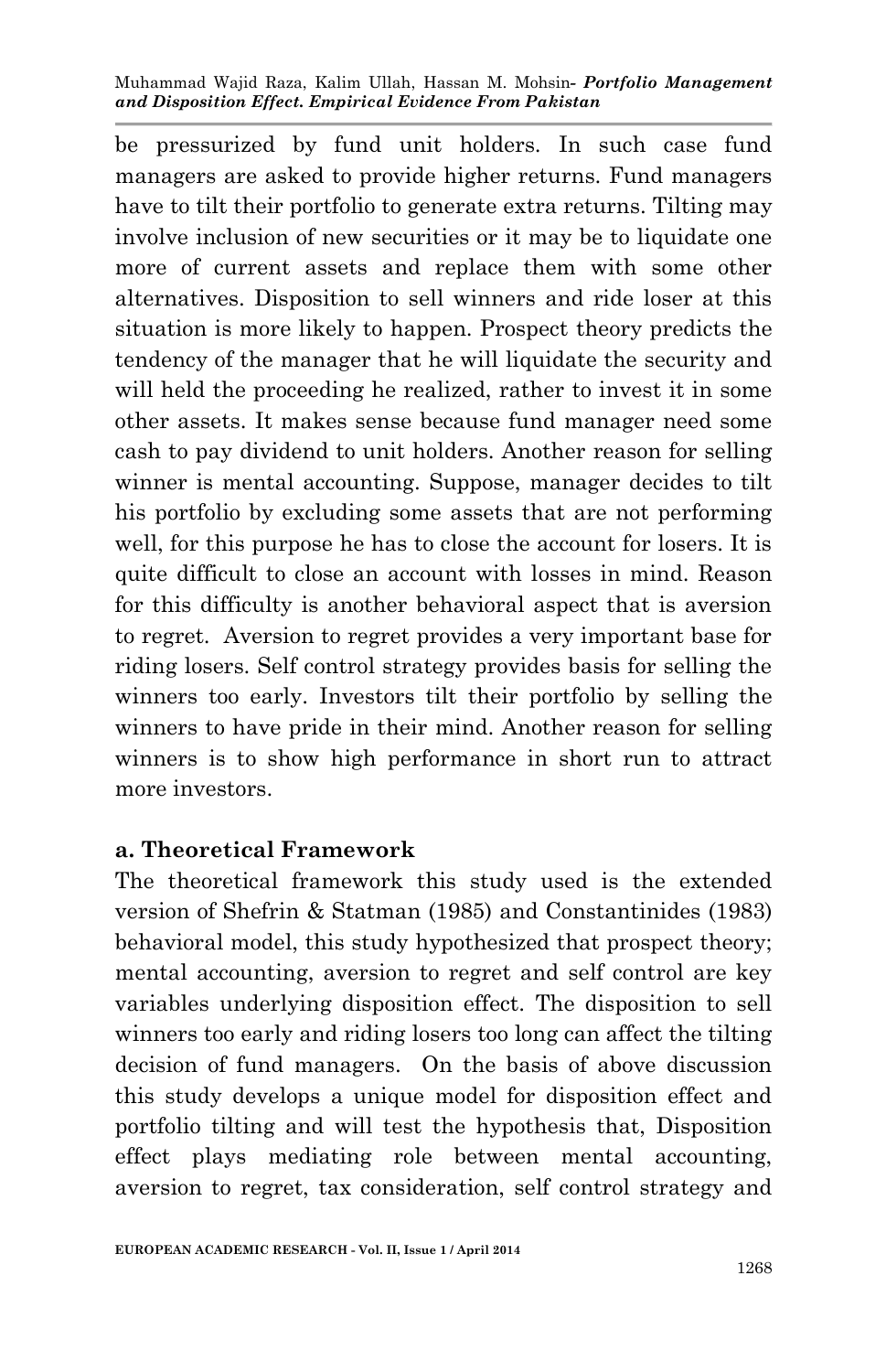tilting decision. Here in this model tilting is categorizes into forward tilting and backward tilting. Forward tilting refers to liquidating the winners too early and backward tilting refers to riding losers too long. In recent years significant focus is given to style tilts (Fama & French 1992, 2012). This study includes style tilts in its framework but controls the effects of style tilts i.e. Size and B/M value.

#### **4. Empirical Evidence from the Market**

This study is concerned with the decision of mutual fund managers. Focus is given to backward tilting and forward tilting. In order to provide evidence for disposition effect this study conducts survey of mutual fund managers. Only top rank managers are investigated who are actually involve in active portfolio management and are tilting their portfolio on regular intervals. Survey is conducted in collaboration with SECP. Survey includes items that were asked about mental accounting, regret aversion, prospect theory and self control. These items are based on the adapted version of items discussed in Michael M. Pompian "Wealth of Nation, how to build optimal portfolios that account for investors biases". The questionnaire used is adapted version but still this study passes it through multiple tests to insure its validity and reliability. Exploratory factor analysis, confirmatory factor analysis and reliability analysis have been used to group more relevant and reliable items under one construct. Once the authenticity of questionnaire is finalized, then data is collected from managers operating in open end mutual funds sector. As, discussed above this study developed a unique model for disposition effect and tilting decision. It was not realistic to test the set of multiple hypotheses with simple multivariate analysis. The nature of relationship is complex in nature that's why, this study use structure equation model and tests the set of hypotheses through AMOS. The nature of relationships and final path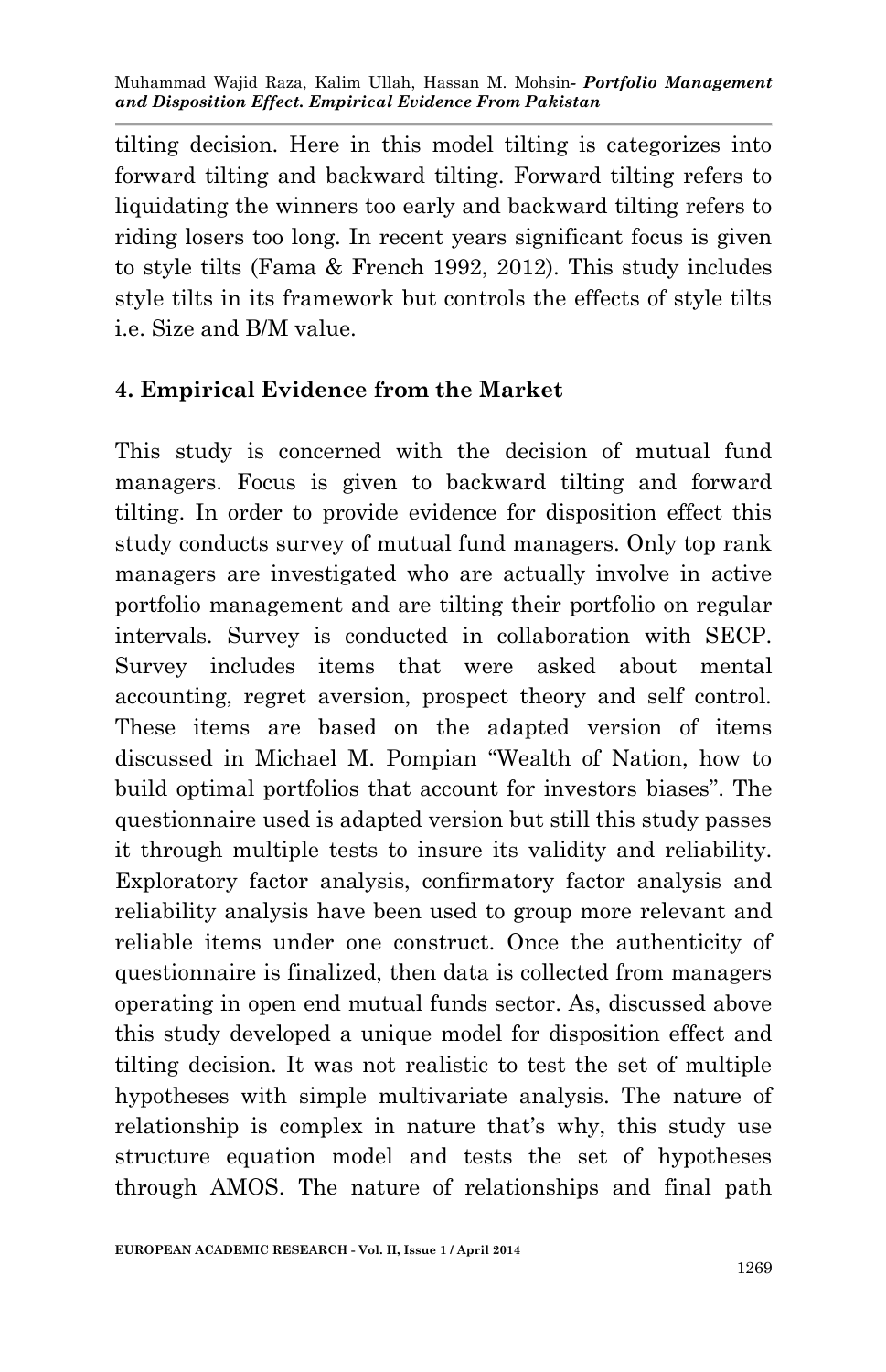diagram for disposition effect, underlying variables and tilting decision are shown in tables 1 in appendix and 2 and 3 in the body. The point of concern for this study is the time period for tilting a portfolio. Forward tilting period is taken as six months. Time period encouraged by SECP for tax benefits. Backward tilting refers to time period more than one year. In order to make the study more realistic this study counts for tax consideration as well. We checked that whether tax consideration is the only factor underlying disposition effect or there may be more reasons as hypothesized by our theoretical framework.

We start our analysis with Schlarbaum (1978). He used panel information about individual traders for six years time period. We are considering data from 2006 to December 2012. Round trip duration was used for analysis. It is the time period an investor will consider for holding a stock before he sells it.

We catagorise the duration for round strip into three catagories. One month or less, one month to six months and above one year. We catagoriese these time period based on taxation law provided by SECP. Data reveals that in one month round duration, number of realization due to losses were high as compared to six months or above period. If we consider capital gains, round trip provide different results. Number of realization due to losses are very few as compare to large number of realization due to capital gain in 6 months duration trip. Our results are same to Shefrin and Statman and thus we will quote their justification for such behavior.

"What are we to conclude from this? One possible inference is that tax induced trades form a minor portion of all trades. (It might well be that most trades are motivated by considerations of liquidity and/or information.) Another possible inferences is that the significant contribution of investors who engage in tax-motivated trades is offset by those who typify the disposition effect. However, it cannot be argue that investors are ignorant of the tax option, since we know from Dyl and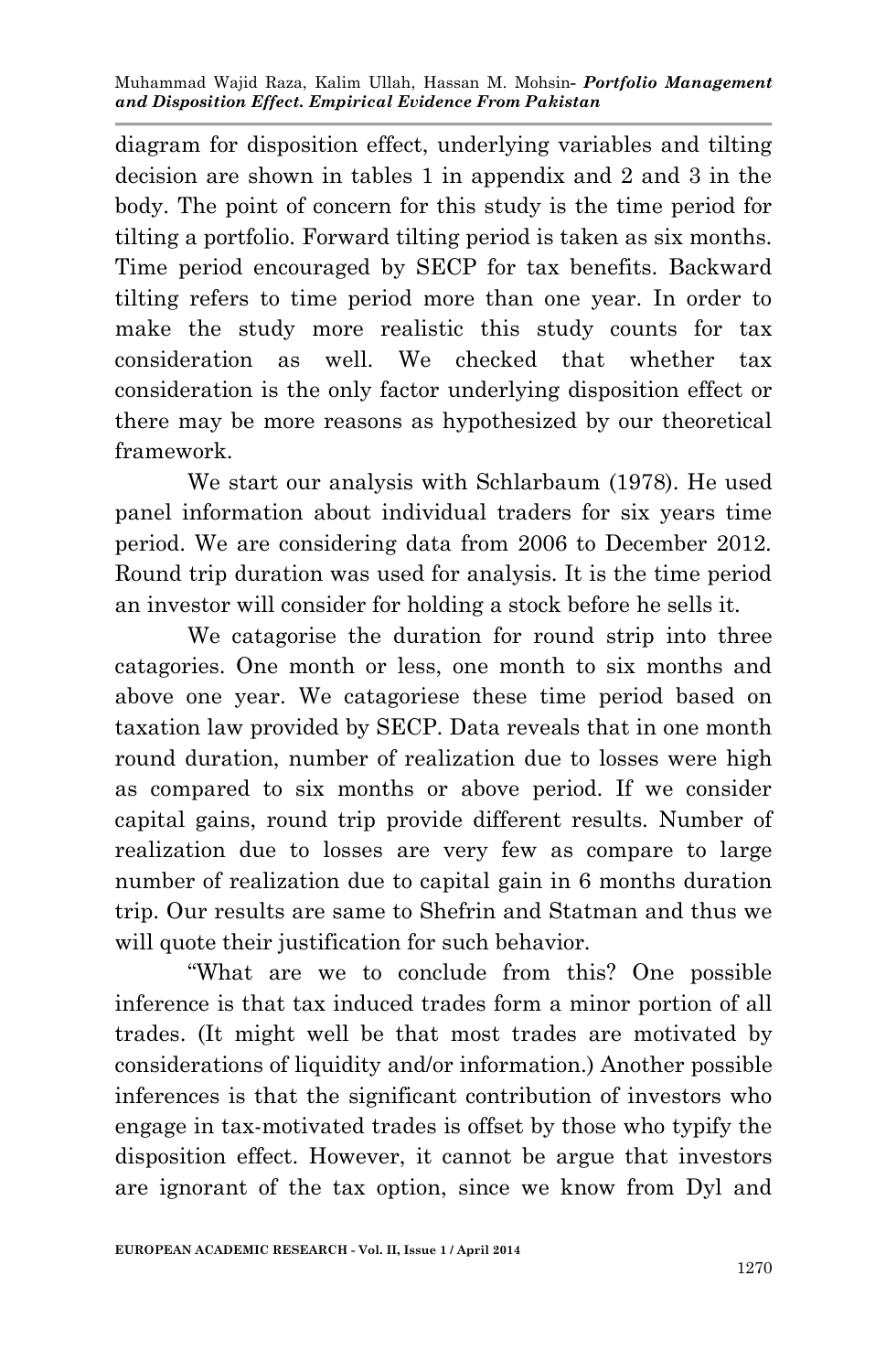others that investors are generally aware of this tax option (787)."

## **a. Results: Scale Validity and Reliability**

In order to test the role of disposition effect as mediator between prospect theory, regret aversion, mental accounting and self control and tilting decision this study used two steps analysis following the methodology of Anderson & Gerbing, (1988). First step focus on measurement and the second is for identifying different relations. In order to test the construct validity confirmatory factor analysis (CFA) is employed. Two CFA's were run separately for four dimensions of disposition effect as the independent variables. Similar procedure is repeated for backward and forward integration as well. The results in table 1 in appendix confirm the significant loading of respective items on their respective construct. Overall model fit and items loadings are indicated by (RMSEA, NFI, NNFI, and CFI). Their values show that there is acceptable uni dimensionality and convergent validity for the four variables measures (Bollen 1989; Bagozzi et al. 1991; Hoskisson 1993). For reliability analysis Cronbach's reliability is used. Its value is well above the acceptance region "0.70" thus it can be concluded that all the items shows satisfactory reliability for their respective construct (Nunnally 1978). Three items are deleted from the survey because they have very poor loading path and reliability score following the methodology of (McDermott & Stock 1999).

Discriminant validity is tested with the method used by (Ahire 1996). All the four variables are arranged in pairs and then subjected to CFA. The preliminary correlations were estimated two times with both constrained and unconstrained models. The statistical significance of chi square at 0.01 probability value verified the validity of each variable. Harmann's single factor test suggested by Podsakoff & Organ, (1986) was used to ensure that the data collected from fund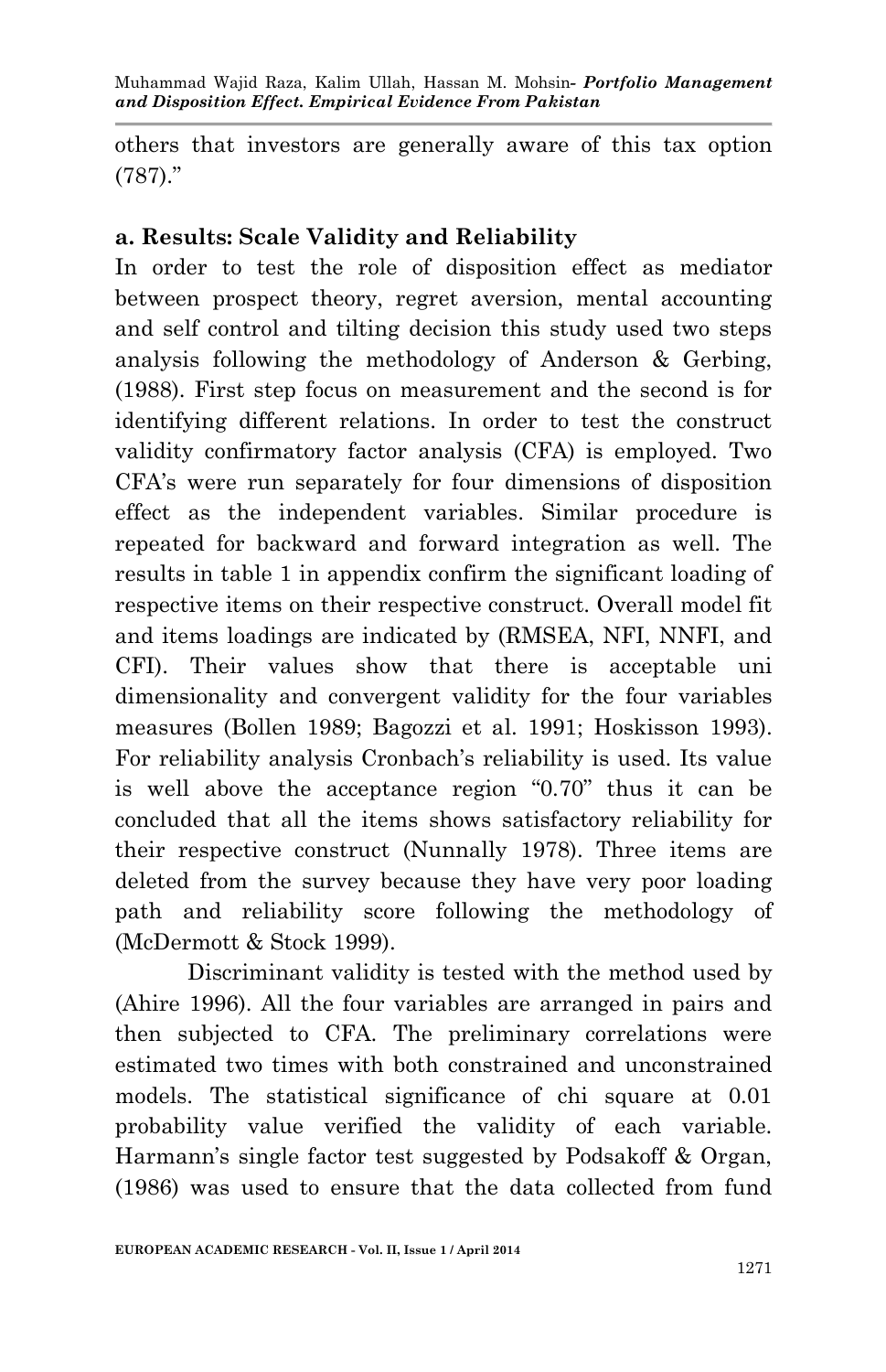managers has no response bias. Factor scores were calculated from the items so that composite scores can be obtained for further analysis. Before testing our major hypothesis for mediation of disposition effect normality of data has been checked through skewness and kurtosis. Their values are in acceptable range ( $-1 \leq \geq +1$  and less the 7 respectively).

#### **Preliminary Correlation Analysis**

Bivariate (Pearson) correlation is used as preliminary step in the analysis. The correlation coefficients for prospect theory, self control, mental accounting and regret aversion are at medium level. It suggests the coexistence of different types of behavioral biases underlying disposition effect. The results also confirm that relationship exist even among those variables located in orthogonal positions i.e. mental accounting leads to regret aversion. However the values are not that much strong which can create issue of multicollinearity that can affect the results of path analysis (Tabachnick & Fidell 2007).

|                | Mean                    | S.D  | ТC        | <b>ATR</b> | MA        | SC       | DE       | FT       | ВT       |      |
|----------------|-------------------------|------|-----------|------------|-----------|----------|----------|----------|----------|------|
|                | Tax consideration       | 4.35 | 0.82      | 1.00       |           |          |          |          |          |      |
|                | Aversion to Regret 4.37 |      | 0.83      | $0.59**$   | 1.00      |          |          |          |          |      |
| 3              | Mental Accounting 3.89  |      | 0.78      | $0.55*$    | $0.51**$  | 1.00     |          |          |          |      |
| $\overline{4}$ | Self control            | 3.98 | 0.89      | $0.54*$    | $0.46**$  | $0.54**$ | 1.00     |          |          |      |
| 5              | Disposition effect      | 4.78 | 0.81      | $0.49**$   | $0.48**$  | $0.48**$ | $0.52**$ | 1.00     |          |      |
| 6              | Forward Tilting         | 3.39 | 0.84      | $0.44**$   | $0.51*$   | $0.41**$ | $0.58**$ | $0.54**$ | 1.00     |      |
|                | <b>Backward Tilting</b> | 3.63 | 0.83      | $0.47**$   | $0.53*$   | $0.42**$ | $0.46**$ | $0.58**$ | $0.21**$ | 1.00 |
|                | Note: Significance at   |      | $*P \leq$ | 0.05.      | $*$ $P$ < | 0.01     |          |          |          |      |

**Table 1: Correlation analysis** 

#### **b. Structure Equation Modeling**

Set of multiple hypothesis are tested simultaneously using Structure equation model "SEM". In addition to Dyl's tax consideration three underlying behavioral biases are considered as independent variables and two measures of portfolio tilting are considered as dependent variables as shown in figure 1. Disposition effect has been placed in between the set of these two variables as mediating variable. A total of two controlling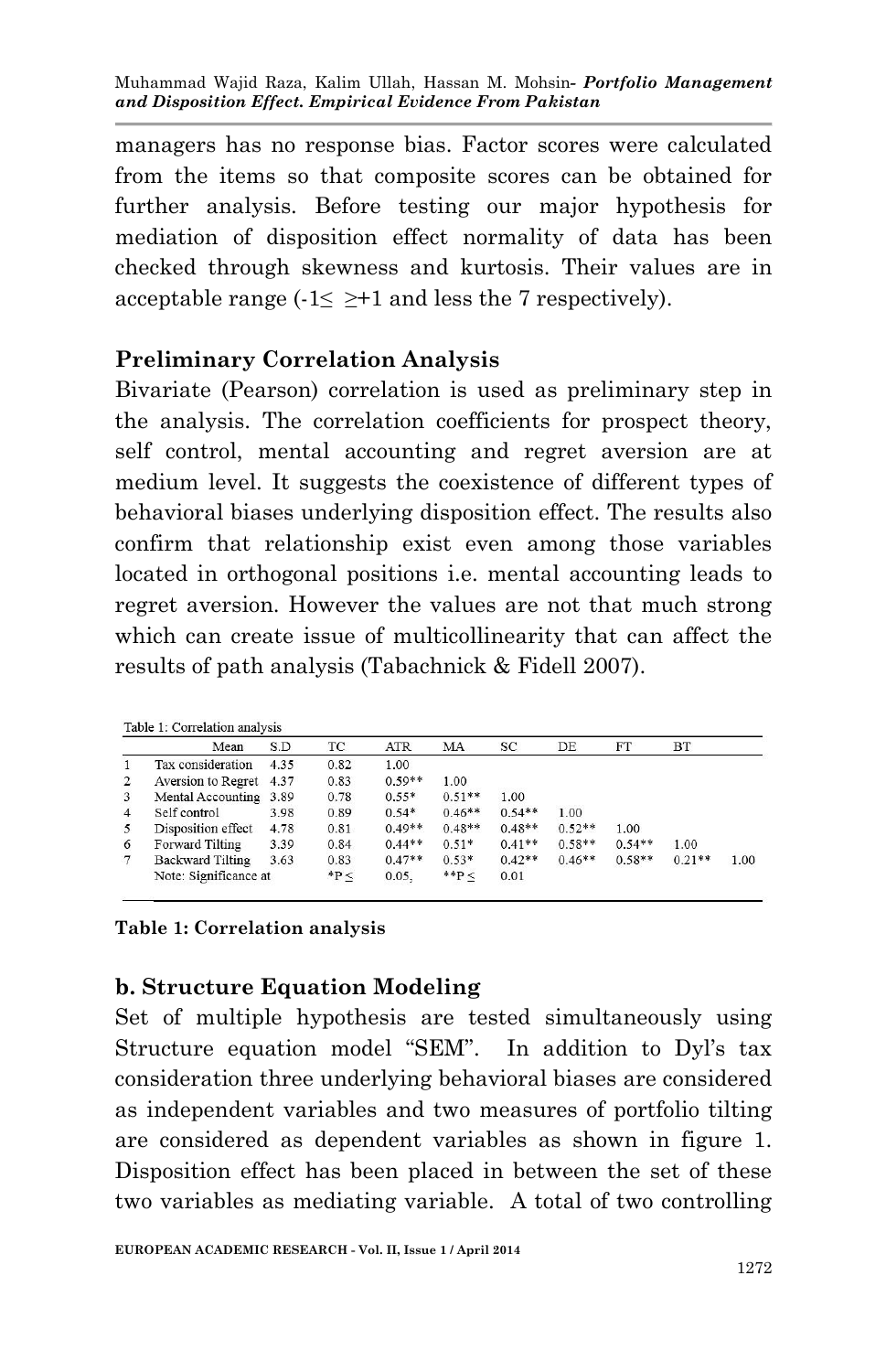variables "Size and B/M" are included in the model to grasp the style tilts of Fama and French three factor model as shown in figure 1. Although this is not part of the study, rather they are included to count for the rational aspect Principal (planner) of fund manager. The results of SEM through AMOS are presented in table 2 and path diagram is shown in Fig 1.

All the fitness indices are in acceptance region. Values of RMSEA is well above 0.08 in figure 1, and the other fitness indices i.e. NFI, GFI and NNFI are above 0.90 indicating good fit for the SEM model as shown in figure 1. Mediating role of disposition effect can be observed from the path diagram. Indirect relations between the independent variables and dependent variables through mediation are six. Probability values shows that all six hypothesized paths are significant as shown in table 3. If we exclude the mediating variable i.e. disposition effect a total of eight relations can be observed between four underlying variables of disposition effect and two tilting directions. For a confirmatory purpose a competing model with all the possible relations has been tested and the results of that model were inferior to one that has been tested before shown in appendix fig 3. Thus, confirming that the indirect model with disposition effect is more superior to the direst one. Models are compared on the basis of chi square value, degree of freedom and fitness indices "RMSEA, NFI, NNFI and GFI" significant values of these indices are shown in figure 3. Error correlations are also estimated by AMOS. Some of those relations are also found to be significant but they are not core part of this study that's why they are not hypothesized. However, they can be observed in the path diagram in figure 1.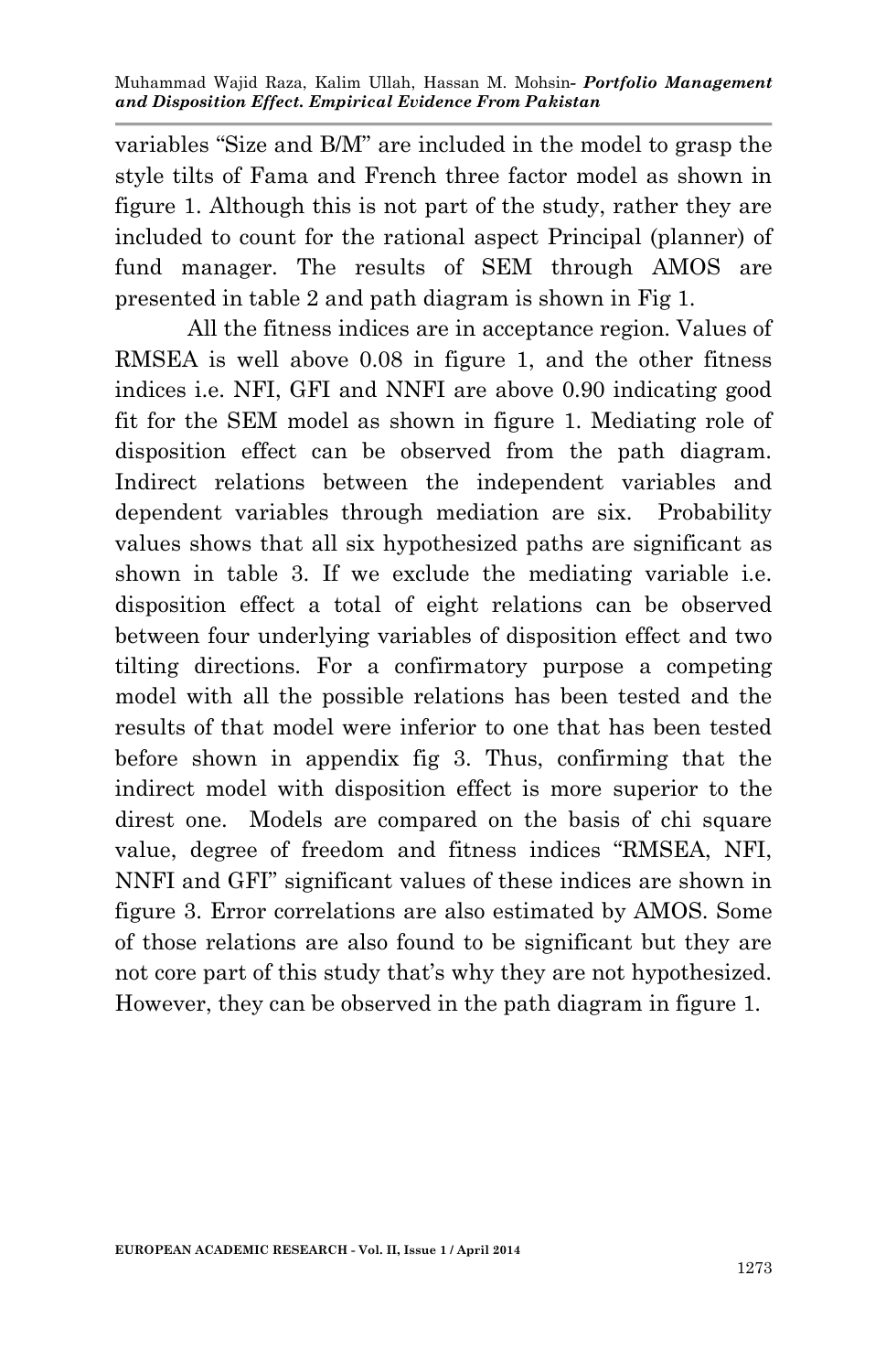|                              |       |          | Disposition Effect | Forward Tilting | <b>Backward</b><br>Tilting |  |
|------------------------------|-------|----------|--------------------|-----------------|----------------------------|--|
| <b>Control Variables</b>     | Size  |          | ----               | $0.57**$        | 0.45                       |  |
|                              | B/M   |          | ----               | 0.35            | $0.48**$                   |  |
| <b>Independent variables</b> |       |          |                    |                 |                            |  |
| Tax consideration            |       | 0.21     |                    | ----            | ----                       |  |
| Aversion to regret           |       | $0.68**$ |                    | ----            | ----                       |  |
| Self control                 |       | $0.58**$ |                    | ----            | ----                       |  |
| Mental                       |       |          | $0.64**$           |                 |                            |  |
| accounting                   |       |          |                    | ----            | ----                       |  |
| <b>Mediating</b>             |       |          |                    |                 |                            |  |
| variable                     |       |          |                    |                 |                            |  |
| Disposition                  |       |          |                    | $0.67**$        | $0.73**$                   |  |
| Effect                       |       |          | $---$              |                 |                            |  |
| Note:                        | $*p<$ |          | $*$ $P < 0.01$     |                 |                            |  |
| Significance                 | 0.05  |          |                    |                 |                            |  |

#### **Table 2. Results of structure equation model**

#### Figure 1: Path diagram



Note: Paths are significant at \*P = 0.05 and \*\*P = 0.01.  $\chi^2$  "chi-squared = 16.99; RMSEA = 0.08; NFI = 0.94;  $NNFI = 0.97$ ; CFI = 0.98

H1; DE plays mediating role between TC and FT. H3: DE plays mediating role between MA and FT. H5: DE plays mediating role between ATR and FT. H7: DE plays mediating role between SC and FT.

H2: DE plays mediating role between TC and BT H4: DE plays mediating role between MA and BT H6: DE plays mediating role between ATR and BT H8: DE plays mediating role between SC and BT

Path analysis in figure 1 shows that tax consideration has three possible relations. Tax consideration is most probably the rational aspect of tilting decision that's why tax consideration has no effect on disposition effect. Other two possible links are with forward tilting and backward tilting decision. Path from tax consideration to forward tilting is significant. It shows that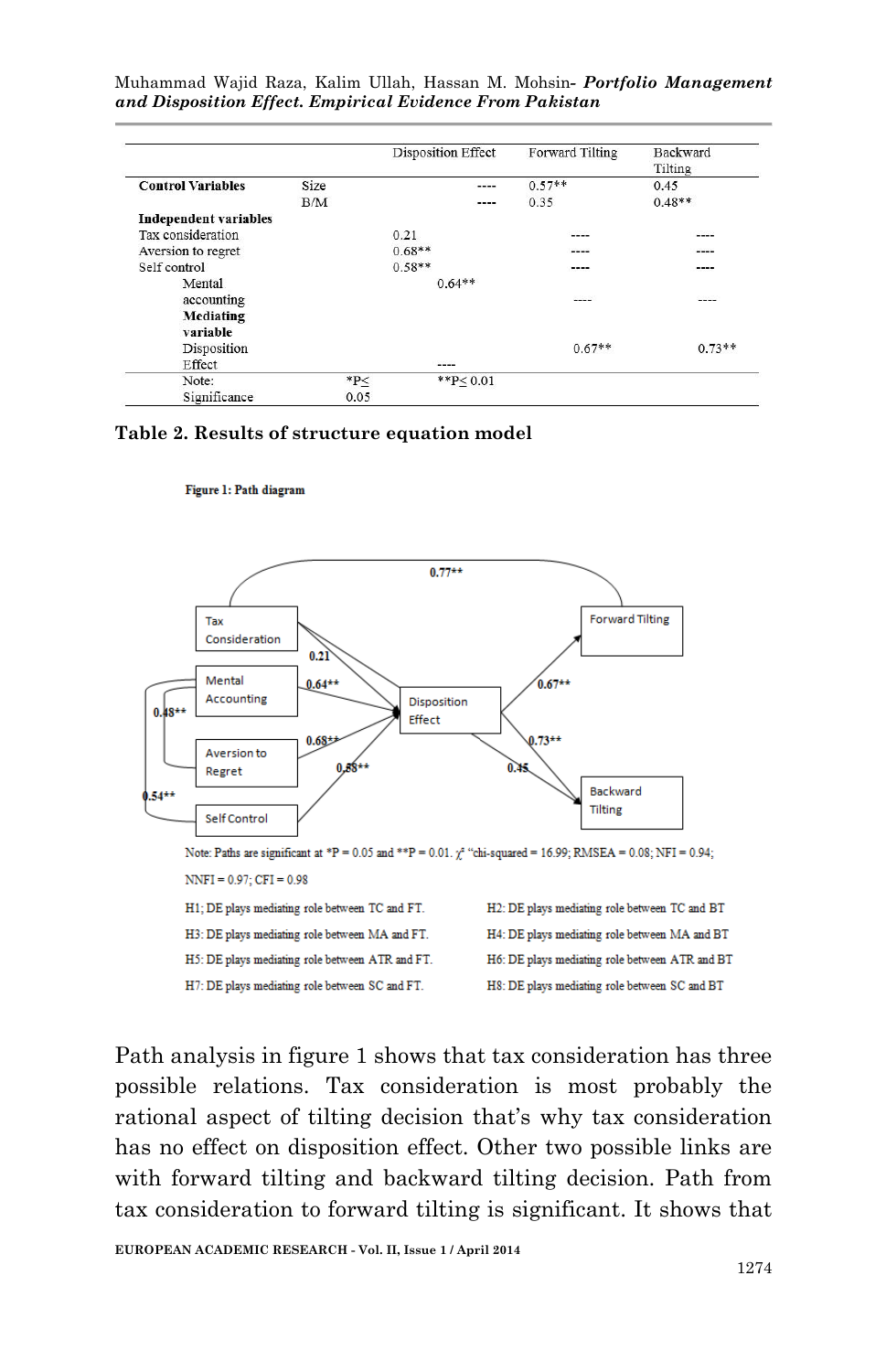most of the time when a manager liquidates a security is because of tax considerations. An additional item in the survey confirms that most of the forward tilting decision is because of tax consideration. Fund managers confirm that that liquidate most of their winners in December as shown in fig 2 in appendix. This finding is consistent with Odean (1998). Thus we can say that tax consideration is an important component of excessive selling of winners by fund managers. Evidence of high realization in six month period is also indicating that yes fund managers are aware of the tax and that is why tax has significant effect on forward tilting.

As hypothesized, tax consideration is not the only underlying factor for excessive trading of winners. In addition to tax, disposition effect is key factor for portfolio tilting. Disposition effect arises because of number of factors. Perhaps the most prominent explanation for forward tilting decision is Prospect theory. Prospect theory leads to disposition effect and disposition to sell winners early lead the manager to forward tilting. This relationship can be confirmed from the path diagram in figure 1. In contrast to tax consideration mental accounting, regret to aversion and self control paths are loading on disposition effect with significant probability. It shows that these biases have affect on tilting decision but the direction of causality is not direct. In fact, these biases give rise to disposition effect which plays role of mediator. It is the disposition effect which compels the fund manager to rebalance his portfolio either through forward tilting or backward tilting. The rebalancing process is not to maximize the long run gains. Rather, it is the prospect theory which enforces fund managers to rebalance the portfolio in order to satisfy the immediate demand of fund unit holders. It confirms that tilting decision of fund manages is affected by these behavioral biases. Moreover disposition effect has significant effect on both backward tilting and forward tilting.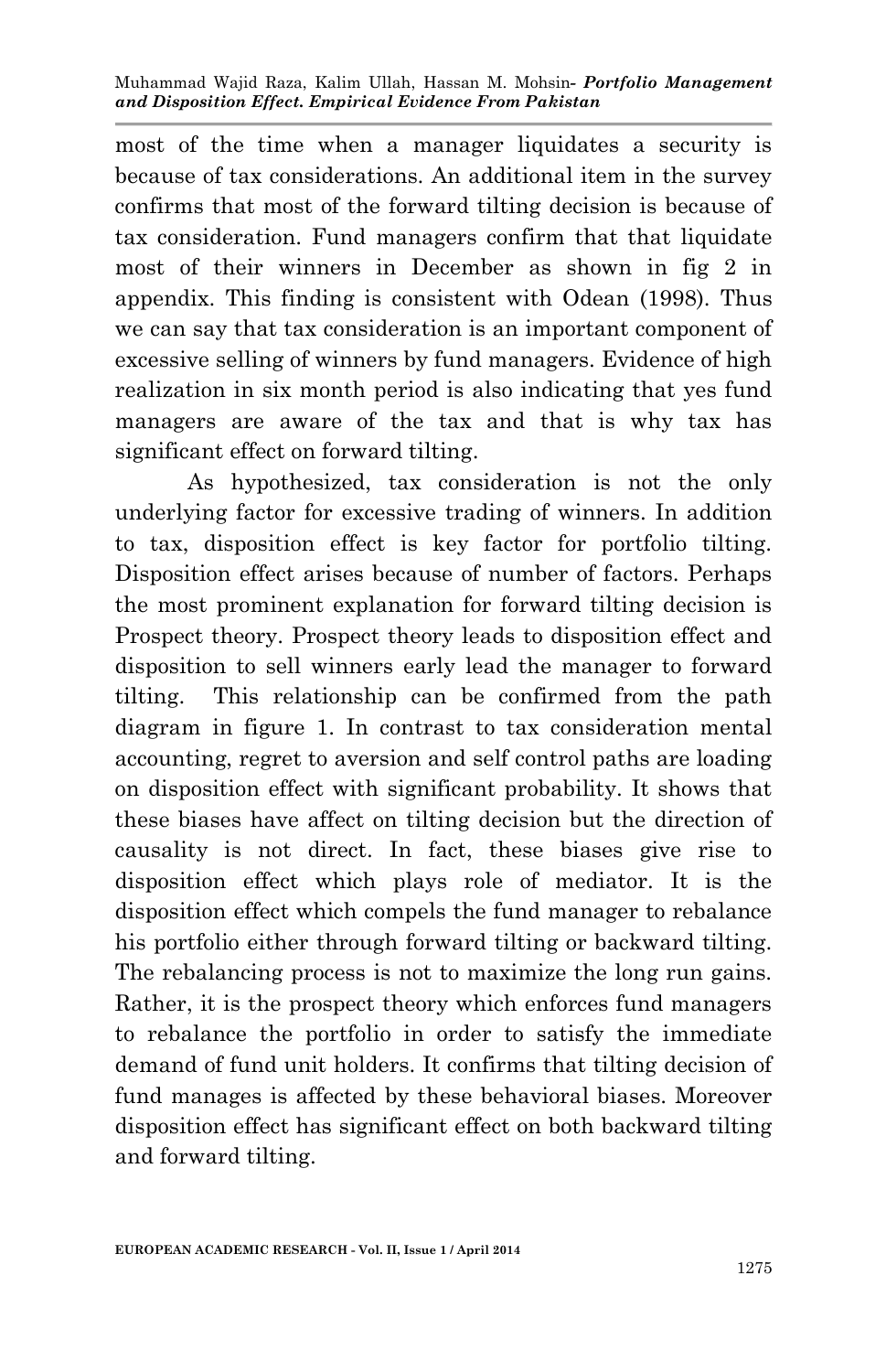## **5. Conclusion and Limitations**

The basic purpose of this study is to shed light on aversion to loss realization discussed by Kahneman and Tversky (1979). This paper tries to explain the scenario with a unique approach. The theoretical framework used is an adapted version of Shefrin and Statman. We included three additional factors (Size, B/M and Tax considerations) to mental accounting, prospect theory and self control. In order to grasp the effect of behavioral aspect of fund managers we control for size and B/M value. Significantly, we argue that excessive realization after capital gain is not just because of tax consideration rather disposition effect plays key role in tilting decision. Difficulty in closing an account with losses in mind, the feelings of regret to have in friends and family, and rationale for methods investors use to force themselves to realize losses are key factors, which give raise to disposition effect. In order to test the theoretical framework survey is conducted from fund managers. Results from AMOS shows that tendency to "sell winners early and riding losers for long" plays key role in tilting decision. This tendency is because of three underlying behavioral aspects known as mental accounting, regret to aversion and self control. Tax consideration has direct loading on portfolio tilting, that is because of the rational aspect of behavioral model known as the Principal (Planner) cited above. Significance of tax consideration confirms findings of Dyl that investors are aware of tax benefits associated with capital gains. Moreover, the controlling variable i.e. Size and B/M value also shows significant loading on forward tilting decision.

## **a. Implication of the Study**

Finding from this study will help both institutional and individual investors in their investment decisions. Investors should design free determined policy for their portfolio. In order to reduce the effects of disposition managers can adopt different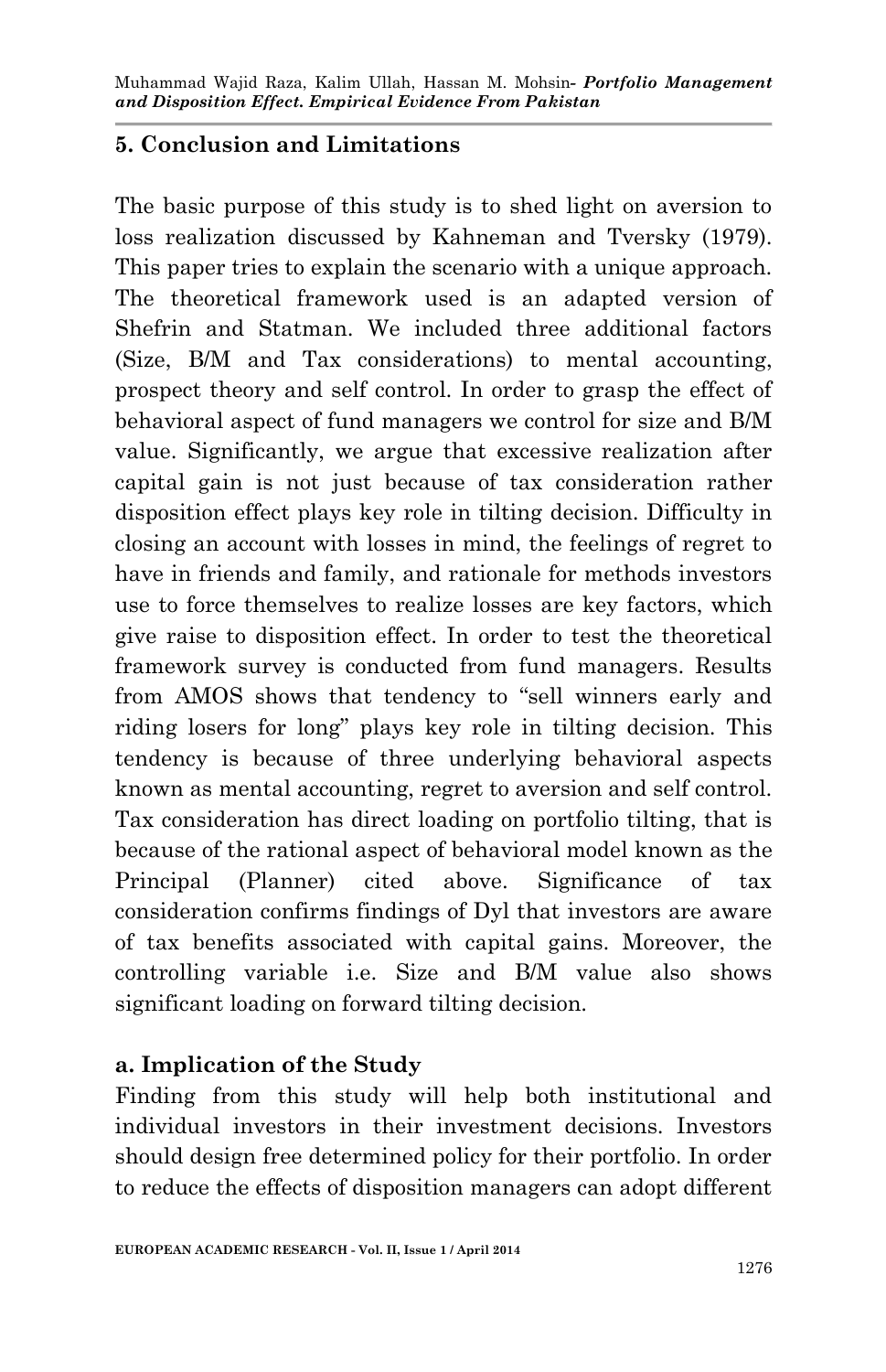strategies i.e. they can create a benchmark for the level of losses. They should operate with hard and fast rule, like never let the losses exceed ten percent. Managers must not hope against hope. Rather they should follow a specific predetermined benchmark for both losses and gains. Managers must be brave to accept that yes they were wrong and get out. Then feel alive and play the game with new spirit.

In particular we can conclude that tax consideration alone is not enough to explain the observed pattern of fund manager's decisions. Rather the patterns are consistent with combination of mental accounting, regret to aversion, self control and tax consideration. Our conclusion can be taken only as tentative. Future studies must be conducted to investigate more insight of the disposition effect. Researchers must use account level data of fund unit holders and then match the frequencies of realization in terms of losses and gains. More over macro economic variables can also play significant role in excessive trading.

#### **BIBLIOGRAPHY:**

- Ahire, S. L., Golhar, D. Y., & Waller, M. A. 1996. "Development and validation of TQM implementation constructs." *Decision Sciences* 27(1): 23-56.
- Anderson, J. C. and Gerbing, D. W. 1988. "Structural equation modeling in practice: A review and recommended twostep approach." *Psychological bulletin 103*(3): 411.
- Bagozzi, R.P., Yi, Y., & Philips, L.W. 1991. "Assessing construct validity in organizational research." *Administrative Science Quarterly* 36(3): 421-58.
- Bollen, K. A. 1998. *Structural equation models*. John Wiley & Sons, Ltd. 432.
- Branch, B. 1977. "A tax loss trading rule." *The Journal of Business 50*(2): 198-207.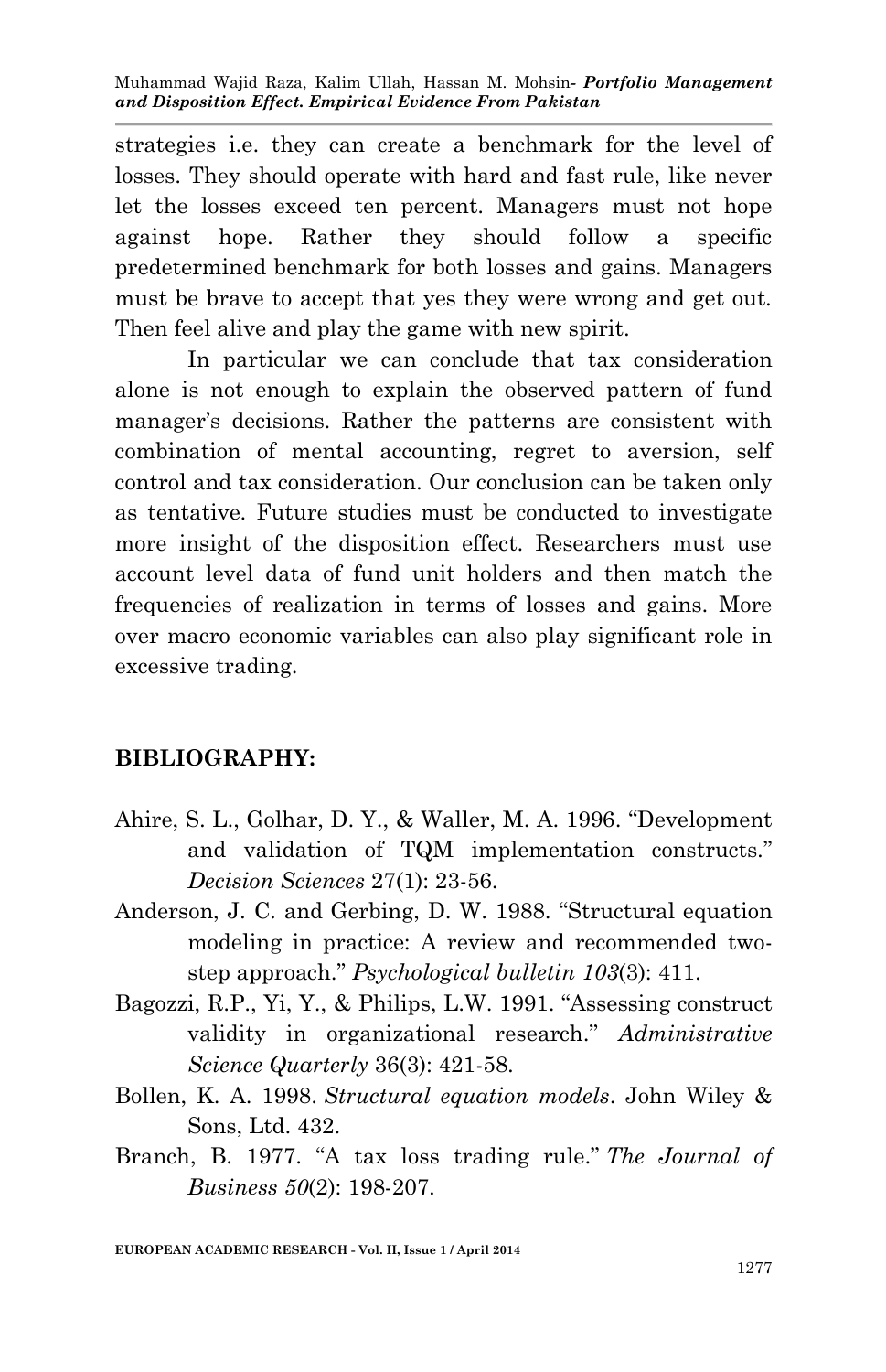- Constantinides, G. M. 1983. "Capital market equilibrium with personal tax." *Econometrica: Journal of the Econometric Society* 51(3): 611-636.
- Keim, D. B. 1983. "Size-related anomalies and stock return seasonality: Further empirical evidence." *Journal of Financial Economics 12*(1): 13-32.
- Dyl, E. A. 1977. "Capital gains taxation and year‐end stock market behavior." *The Journal of Finance 32*(1): 165- 175.
- Fama, E. F., & French, K. R. 1992. "The cross‐section of expected stock returns." *The Journal of Finance 47*(2): 427-465.
- Fama, E. F., & French, K. R. 2010. "Luck versus Skill in the Cross‐Section of Mutual Fund Returns." *The Journal of Finance 65*(5): 1915-1947.
- Fama, E. F., & French, K. R. 2012. "Size, value, and momentum in international stock returns." *Journal of Financial Economics 105*(3): 457-472.
- Schlarbaum, G. G., Lewellen, W. G., & Lease, R. C. 1978. "Realized Returns on Common Stock Investments: The Experience of Individual Investors." *The Journal of Business 51*(2): 299-325.
- Givoly, D., & Ovadia, A. 1983. "Year‐End Tax‐Induced Sales and Stock Market Seasonality." *The Journal of Finance 38*(1): 171-185.
- Glick, I. 1957. *A social psychological study of futures trading.* Ph.D dissertation. Universtiy of Chicago.
- Kahneman, D. 1979. "Lecture 2-3: Behavioral Preferences, Prospect Theory and Myopic Loss aversion." *Risk 47*: 313-327.
- McDermott, C. M., & Stock, G. N. 1999. "Organizational culture and advanced manufacturing technology implementation." *Journal of Operations Management 17*(5): 521-533.

Hoskisson, R. E., Hitt, M. A., Johnson, R. A., & Moesel, D. D.